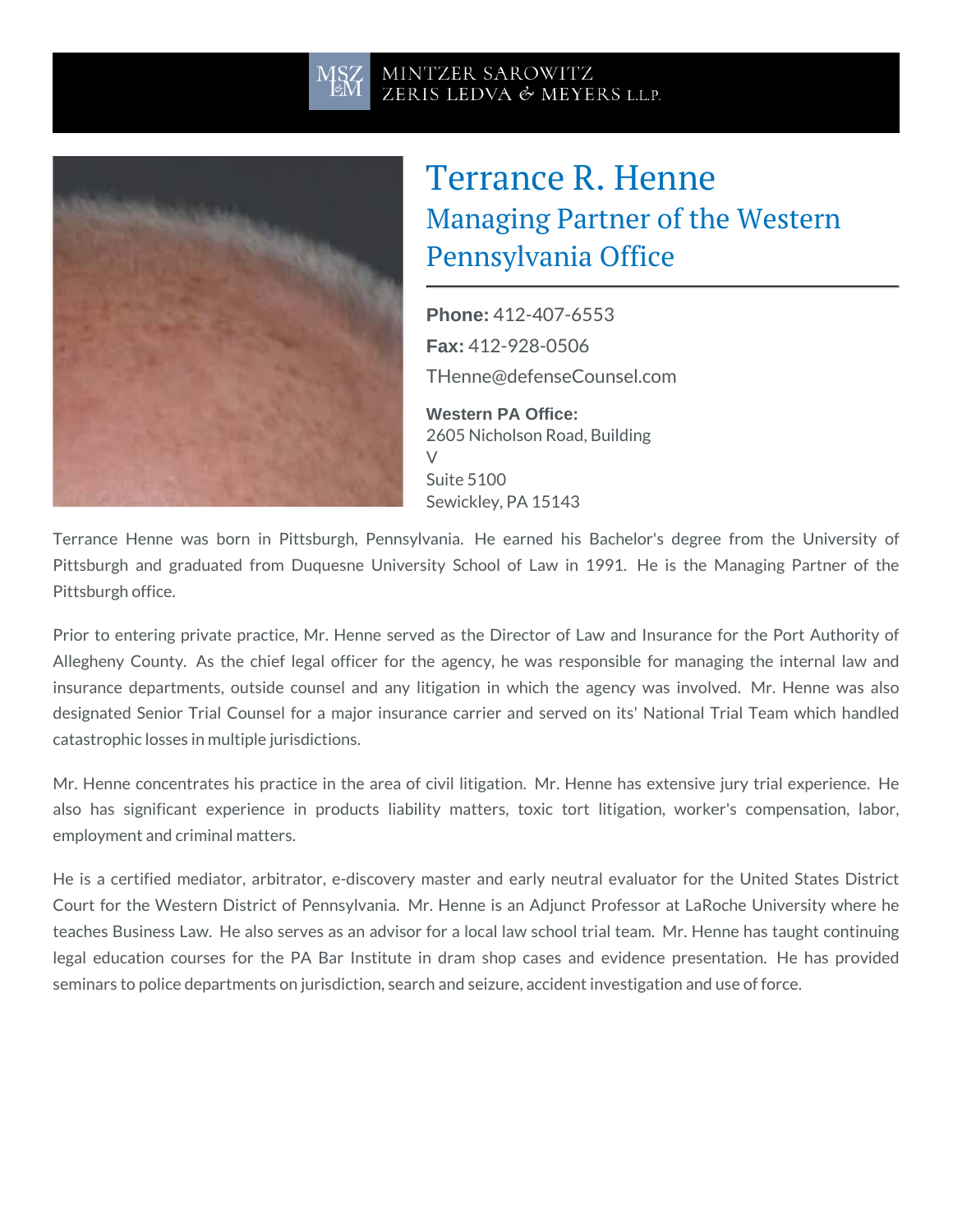Mr. Henne is licensed to practice in Pennsylvania and West Virginia. He is admitted to practice before the U.S. District Court for the Western District of Pennsylvania, the U. S. District Court for the Middle District of Pennsylvania, the U.S. District Court of the Eastern District of Pennsylvania, the U. S. Court of Appeals for the Third Circuit, the Pennsylvania Supreme Court, the Supreme Court of West Virginia, the U. S. District Court for the Southern District of West Virginia, the U. S. District Court for the Northern District of West Virginia and the United States Supreme Court.

Mr. Henne is a Fellow in the Academy of Trial Lawyers of Allegheny County. He was also elected to the Board of Governors for the organization. He is also a member of the Allegheny County Bar Association, the Pennsylvania Bar Association, the West Virginia Bar Association and the American Public Transportation Association.

He enjoys golf, hiking with his dogs and all the Pittsburgh sports teams, especially the Steelers. He volunteers at Animal Friends and his local community food bank.

Representative cases:

- Represented a local transit agency in a serious pedestrian case where the plaintiff claimed traumatic brain injury. A defense verdict was rendered after an 8-day jury trial.
- Obtained summary judgment on behalf of a restaurant that was sued when a pedestrian sustained serious injuries after falling into a sidewalk vault elevator that was being used to transport product to the restaurant kitchen.
- Obtained summary judgment on behalf of an electrical contractor who was sued as a result of a catastrophic automobile accident near a major tunnel construction project in Pittsburgh. The plaintiff was fatally injured.
- Represented a veterinarian and a veterinary clinic who were sued by the parents of a young child who was badly bitten by a dog being treated at the clinic. A defense verdict was obtained after a 5-day jury trial.
- Secured a defense verdict on behalf of a police chief and a governmental agency after a former police officer filed suit claiming gender discrimination and disparate treatment.

## Practice Areas

- Auto and Trucking
- Premises Liability
- Labor & Employment
- Products Liability
- Restaurant, Retail & Hospitality

## Education